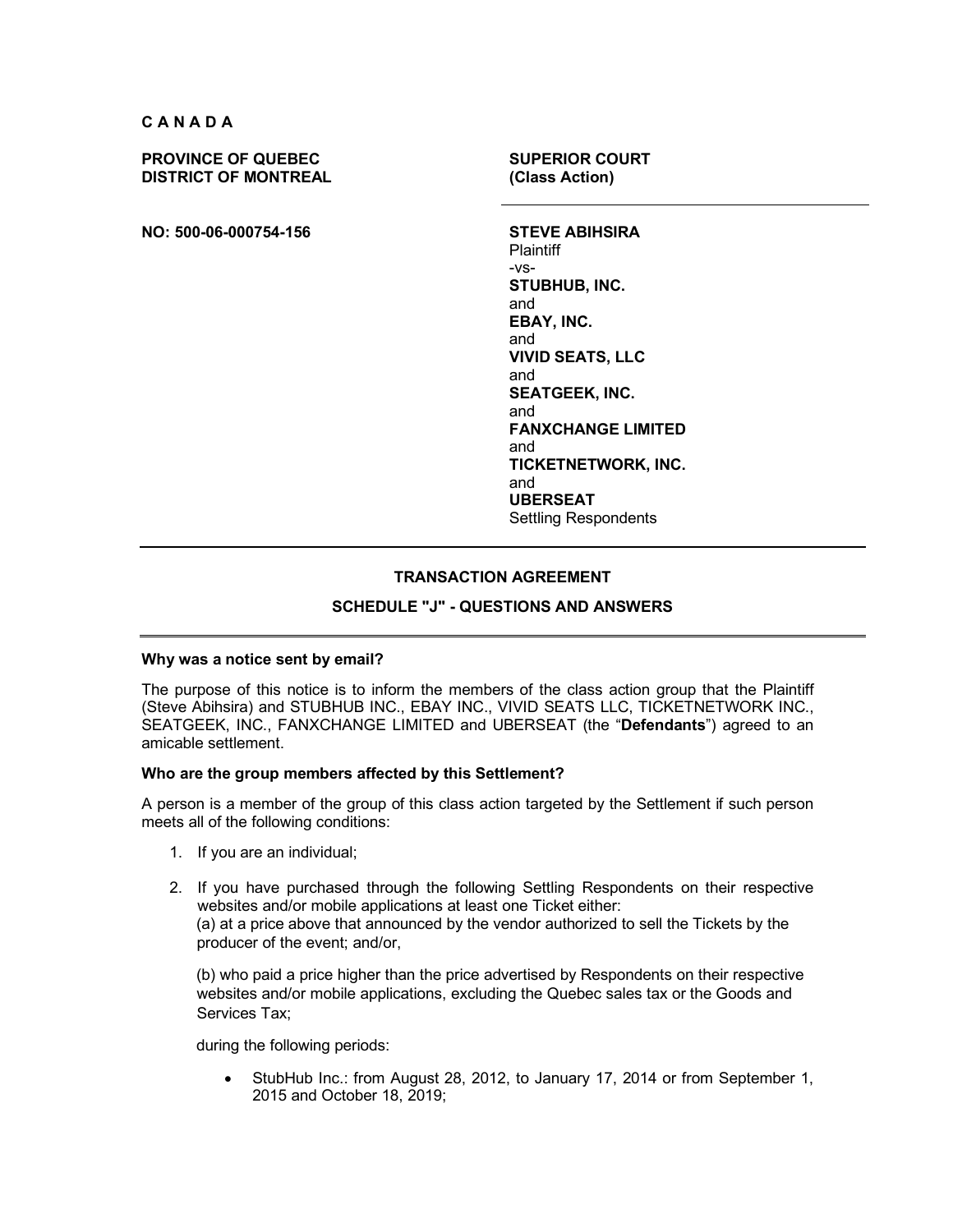- VIVID SEATS: between August 28, 2012 and October 10, 2019;
- Vivid Seats' Subsidiary's Clients: between August 28, 2012 and October 10, 2019;
- TICKETNETWORK: between August 28, 2012 and November 15, 2019;
- Ticketnetwork-Third Party Marketers: between August 28, 2012 and November 15, 2019;
- SEATGEEK (UBERSEAT): between June 24, 2016 and September 18, 2019;
- FANXCHANGE: between August 28, 2012 and April 25, 2018;
- 3. If that Ticket purchase was not made in relation to the operation of a business;
- 4. If that Ticket purchase was made while you were physically located in the province of Québec;

## **What does the Settlement provide for?**

Without any admission of liability, in the purpose of avoiding a trial and the additional costs and expenses related thereto, the **Defendants** agree to:

- 1. implement a business practice change to their on-line transaction process pursuant to which a ticket price announced to a Quebec consumer at the first step of said process will be the total price that the consumer is required to pay except for taxes (GST, QST) and optional costs, including paper tickets, delivery, insurance, etc. For greater clarity, the Transaction provides that the all-in price must include all amounts the consumer will have to pay to purchase the Ticket, including mandatory Ticket delivery fees that are not optional;
- 2. remit to each eligible member a single, non-transferable and non cash-convertible \$24.29 Credit.

## **Does the Settlement have to be approved by the Court?**

Yes. The Superior Court of Quebec will hold a hearing to decide whether to approve the Settlement on **April 30, 2020 at 9:30 a.m., in room 2.08** of the Montreal Courthouse, located at 1 Notre-Dame Street East in Montreal.

## **Is the Plaintiff satisfied with the Settlement?**

Yes. Steve Abihsira and his lawyers feel that the settlement is fair and reasonable and that it is in the interest of the members of the group. They will request that the Superior Court of Quebec approve it.

## **Who is eligible to receive a Credit?**

If you are a group member, you are automatically eligible to receive the Credit or you must complete or submit an on-line claim form.

If you are a group member who purchased at least one ticket for an event **in Quebec**, no action is necessary, you will automatically receive one Credit in your account or through the email address used to complete the purchase.

If you are a group member who did not purchase tickets for an event in Quebec, but you did purchase at least one ticket for an event **outside Quebec**, you must submit a claim in accordance with the claim process which must be approved by the Court and which is provided in the Transaction Agreement.